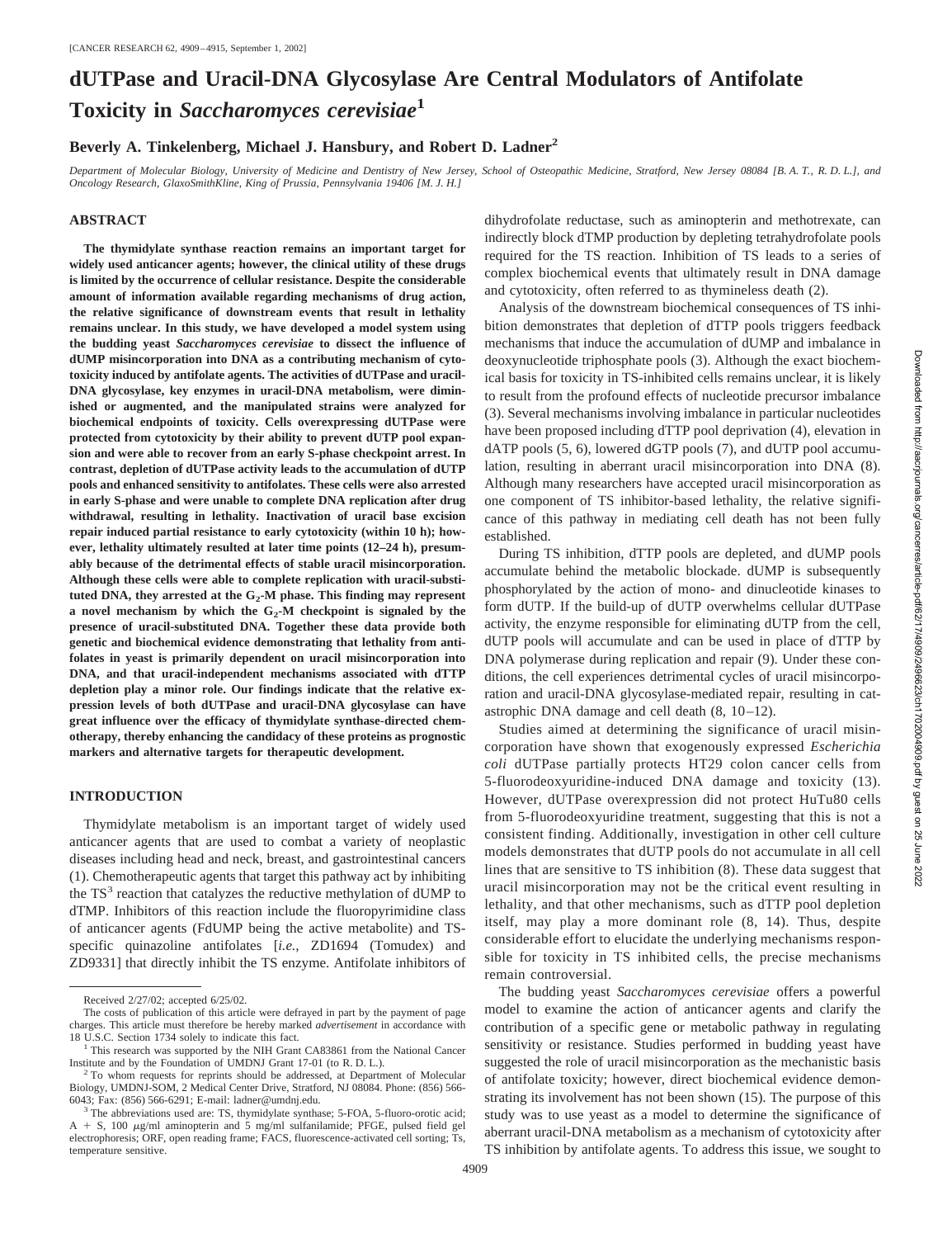diminish and augment the cellular activities of dUTPase and uracil-DNA glycosylase to understand their influence on antifolate-mediated lethality. The TS reaction represents the sole source of dTMP in these organisms, allowing for the unambiguous analysis of the consequences of TS inhibition. Through a series of genetic and biochemical-based analyses, we demonstrate that aberrant uracil misincorporation and excision plays a dominant role in antifolate toxicity, and that dTTP pool depletion alone does not mediate extreme lethality in yeast. Our data suggest that the relative cellular expression of dUTPase and uracil-DNA glycosylase can have profound effects on the ability of cells to respond to antifolates.

## **MATERIALS AND METHODS**

**Yeast Growth Conditions.** Yeast cells were grown at 30°C. SC medium was formulated according to Burke *et al.* (16). Carbon sources (glucose, raffinose, and galactose; 2%) are indicated in the individual experiments. Raffinose was used as a noninducing/nonrepressing carbon source of the *GAL-1* promoter. Galactose was used to induce expression from the *GAL1* promoter. Where indicated, 5-FOA was used at 0.1%, and nocodazole was used at  $10 \mu$ g/ml.

**Antifolate Killing Assays.** For antifolate killing, cells were grown to log phase in SC -Ura -Leu GAL (containing galactose), whereupon the cell density was adjusted to  $5 \times 10^6$  cells/ml, and the medium was replaced with  $SC$  -Ura -Leu GAL + A + S, unless otherwise indicated. Aliquots were withdrawn and washed, and a determined number of cells was plated onto SC -Ura -Leu GAL agar at timed intervals and allowed to grow for several days at 30°C. Statistical analysis of results was performed by one-way ANOVA using GraphPad Prism software.

**Synchronization of Cells in G<sub>1</sub>.** Strains were grown to log phase in SC  $-$ Ura  $-$ Leu GAL and treated with 1.5  $\mu$ M  $\alpha$ -factor (Sigma) for 4 h. Cells were then harvested, washed, and resuspended in  $SC - Ura$  - Leu  $GAL + A + S$  as indicated in the individual experiments.

**Nucleotide Pool Assays.** Deoxynucleotide triphosphate pool sizes were determined by an enzymatic method first described by Sherman and Fyfe (17). dTTP and dUTP pools were determined independently by preincubating cellular extracts with or without recombinant dUTPase (18). Yeast cells  $(5 \times 10^6)$ were harvested at timed intervals, washed, resuspended in 100  $\mu$ l of 10% trichloroacetic acid, and processed as described.

**PFGE-based Determination of Replication Intermediates and Detection** of Uracil in DNA. At timed intervals,  $1.2 \times 10^8$  cells were harvested by centrifugation, washed, resuspended in 500  $\mu$ l of 10 mM Tris (pH 7.2), 20 mM NaCl, 50 mm EDTA plus 6  $\mu$ l of Zymolyase (10 mg/ml), and incubated for 60 s at 37 $^{\circ}$ C. The cell suspension was then mixed with 500  $\mu$ l of 2% pulsed field certified agarose (Bio-Rad) premelted and equilibrated to 50°C, and transferred into plug molds. After solidification, the plugs were incubated in 0.5 M EDTA, 10 mM Tris (pH 7.5) for 8 h at 37°C. After incubation, plugs were processed for PFGE as per the manufacturer's recommendations (Bio-Rad). Separation of chromosomal DNA was carried out over 11 h at 120 V with a switch time of 1–6 s, and chromosomes were visualized with ethidium bromide. To detect uracil in DNA, plugs were first incubated in 1 mm phenylmethylsulfonyl fluoride for 1 h at room temp and then equilibrated in Ung1 digestion buffer [50 mM Tris (pH 7.6) and 0.2 M NaCl]. Plugs were digested overnight with recombinant uracil-DNA glycosylase (Ung1; 200 ng/ml) and AP endonuclease (Apn1; 200 ng/ml) in 300  $\mu$ l of Ung1 digestion buffer and then separated according to parameters described above. Recombinant Ung1 expression and purification have been described previously (19). The ORF of the major class II AP endonuclease from yeast (*APN1*) was PCR amplified from total genomic DNA, and the resulting fragment was cloned into the expression vector pProEx Htb (Life Technologies, Inc.). Recombinant Apn1 protein was overexpressed in  $DH5\alpha$  cells and affinity purified by use of a Ni-NTA Agarose (Qiagen) as per the manufacturer's recommendations.

**FACS Analysis.** At timed intervals,  $5 \times 10^6$  cells were harvested and resuspended in 250  $\mu$ l of 0.25 M Tris (pH 7.5). Cells were then processed for FACS as described (20). Samples were analyzed for fluorescence content on a FACScan flow cytometer (Becton Dickinson).

**Strain and Plasmid Construction.** Refer to Table 1 for details on all plasmids and yeast strains generated in this study. To construct a yeast strain suitable for generating Ts mutants of the *DUT1* gene by PCR mutagenesis and

|  | Table 1 Strains and plasmids used in this study |  |  |
|--|-------------------------------------------------|--|--|
|  |                                                 |  |  |

| Strain        | Genotype                                                                                                                                       | Source              |
|---------------|------------------------------------------------------------------------------------------------------------------------------------------------|---------------------|
| <b>MHY340</b> | $MATa/\alpha$ ura3-52/ura3-52 leu2 $\Delta1$ /leu2 $\Delta1$ his3 $\Delta200/$<br>his3 $\Delta$ 200 ade2/ADE2 ade3/ADE3 lys2LYS2 trp1/<br>TRP1 | M. Henry<br>(UMDNJ) |
| <b>BMY66</b>  | MATa ura3-52 leu2 $\Delta$ 1 his3 $\Delta$ 200 trp1                                                                                            | This study          |
| <b>BMY100</b> | as MHY340 $\Delta dut1$ :: HIS3/DUT1                                                                                                           | This study          |
| <b>BMY101</b> | as BMY66 $\Delta du t1$ :: HIS3 + pBAM10                                                                                                       | This study          |
| <b>BMY102</b> | as BMY66 $\Delta du t1$ :: HIS3 + pBAM11                                                                                                       | This study          |
| <b>BMY106</b> | as BMY66 $\Delta du t1$ :: HIS3 + pBAM11 + pPS293                                                                                              | This study          |
| <b>BMY107</b> | as BMY66 $\Delta du t1$ :: HIS3 + pBAM11 + pBAM12                                                                                              | This study          |
| <b>BMY108</b> | as BMY66 $\Delta du t1$ :: HIS3 + pBAM11 + pBAM13                                                                                              | This study          |
| <b>BMY109</b> | as BMY66 $\Delta dut1$ :: HIS3 + pBAM11 + pBAM14                                                                                               | This study          |
| <b>BMY114</b> | as BMY102 $\Delta$ ung1::TRP1 + pPS293                                                                                                         | This study          |
| <b>BMY119</b> | as BMY102 $\Delta ungl::TRPI + pBAM12$                                                                                                         | This study          |
| Plasmid       | Relevant markers                                                                                                                               | Source              |
| pRS315        | Amp <sup>r</sup> CEN6 LEU2                                                                                                                     | M. Henry            |
| pRS316        | Amp <sup>r</sup> CEN6 URA3                                                                                                                     | M. Henry            |
| pPS293        | Amp <sup>r</sup> 2μ URA3 GAL1 promoter                                                                                                         | M. Henry            |
| pBAM10        | Amp <sup>r</sup> CEN6 URA3-hDUT-N                                                                                                              | This study          |
| pBAM11        | Amp <sup>r</sup> CEN6 LEU2-hDUT-N                                                                                                              | This study          |
| pBAM12        | Amp <sup>r</sup> 2µ URA3 GAL1-DUT1                                                                                                             | This study          |
| pBAM13        | Amp <sup>r</sup> 2μ URA3 GAL1—UNG1                                                                                                             | This study          |
| pBAM14        | Amp <sup>r</sup> 2µ URA3 GAL1-Ugi                                                                                                              | This study          |

plasmid shuffling, a *dut1::HIS3/DUT1* diploid (BMY100) was made from MHY340 by standard gene disruption procedures (21). To suppress lethality from dUTPase deficiency, BMY100 was transformed with the *URA3* CEN plasmid, pBAM10, which contains the human dUTPase ORF (*hDUT-N*) under the control of the *DUT1*promoter (see below). The resulting strain was sporulated, tetrads were dissected, and haploids harboring the pBAM10 plasmid were selected on SC - Ura medium. Strains containing the *DUT1* knockout were identified by the inability to grow on replica plates of  $SC$  -Ura supplemented with 5-FOA. To construct BMY102, BMY101 was transformed with  $pBAM11$  (*CEN6 LEU2*-hDUT-N), and cells were plated on SC -Leu + 5-FOA to ensure the loss of the pBAM10 plasmid.

The *hDUT-N-DUT1* promoter expression cassettes were generated by flanking the *hDUT-N* ORF between *DUT-1* gene sequences 0.9 kb upstream and 0.7 kb downstream of the coding region. The human *DUT-N* ORF was PCR amplified from the gene cloned previously (22), and *DUT-1* flanking sequences were PCR amplified from yeast genomic DNA. Each PCR fragment was sequentially cloned into pBluescript (pBS-), and the entire *hDUT-N-DUT1* promoter expression cassette was subcloned using *Sst*I and *Xba*I sites into either pRS316 (*URA3*) or pRS315 (*LEU2*) generating pBAM10 and pBAM11, respectively.

The ORFs of the yeast genes encoding dUTPase (*DUT1*) and uracil-DNA glycosylase (*UNG1*) were PCR amplified from total genomic DNA. The ORF of the *Bacillus subtilis* bacteriophage PBS2-encoded uracil-DNA glycosylase inhibitor protein (*Ugi*) was PCR amplified from the gene cloned previously (19). The resulting PCR products were cloned into pGEM-3Z (Promega) and sequenced to verify lack of mutation. The individual ORFs were then subcloned into the galactose-inducible expression vector pPS293 (2µ URA3 GAL1) promoter), generating pBAM12–14 (see Table 1). Each plasmid construct and empty pPS293 was then transformed into BMY102 and selected on SC -Leu -Ura, generating BMY106–109. Knockout of the *UNG1* gene was performed in BMY106 using the *TRP1* gene as a selectable marker (21), generating BMY114 ( $\Delta$ ung1). Gene disruption of *UNG1* and *Ung1* inhibition by Ugi expression was confirmed by Southern blot and an *in vitro* uracil-DNA cleavage assay (23). Overexpression of *DUT1* and *UNG1* was measured by *in vitro* enzymatic assays as described (19, 22). Enzymatic activity in soluble whole-cell extracts was calculated as fold increase over endogenous levels of dUTPase and uracil-DNA glycosylase. Endogenous levels of Dut1 activity in BMY107 were determined to be 1.4 pmol of dUTP cleaved/min/ $\mu$ g of protein. Endogenous levels of Ung1 activity in BMY108 were determined to be 0.4 pmol of uracil cleaved/min/ $\mu$ g of protein.

### **RESULTS**

**A Yeast Model for Uracil-DNA Metabolism.** To investigate the significance of aberrant uracil misincorporation as a mechanism of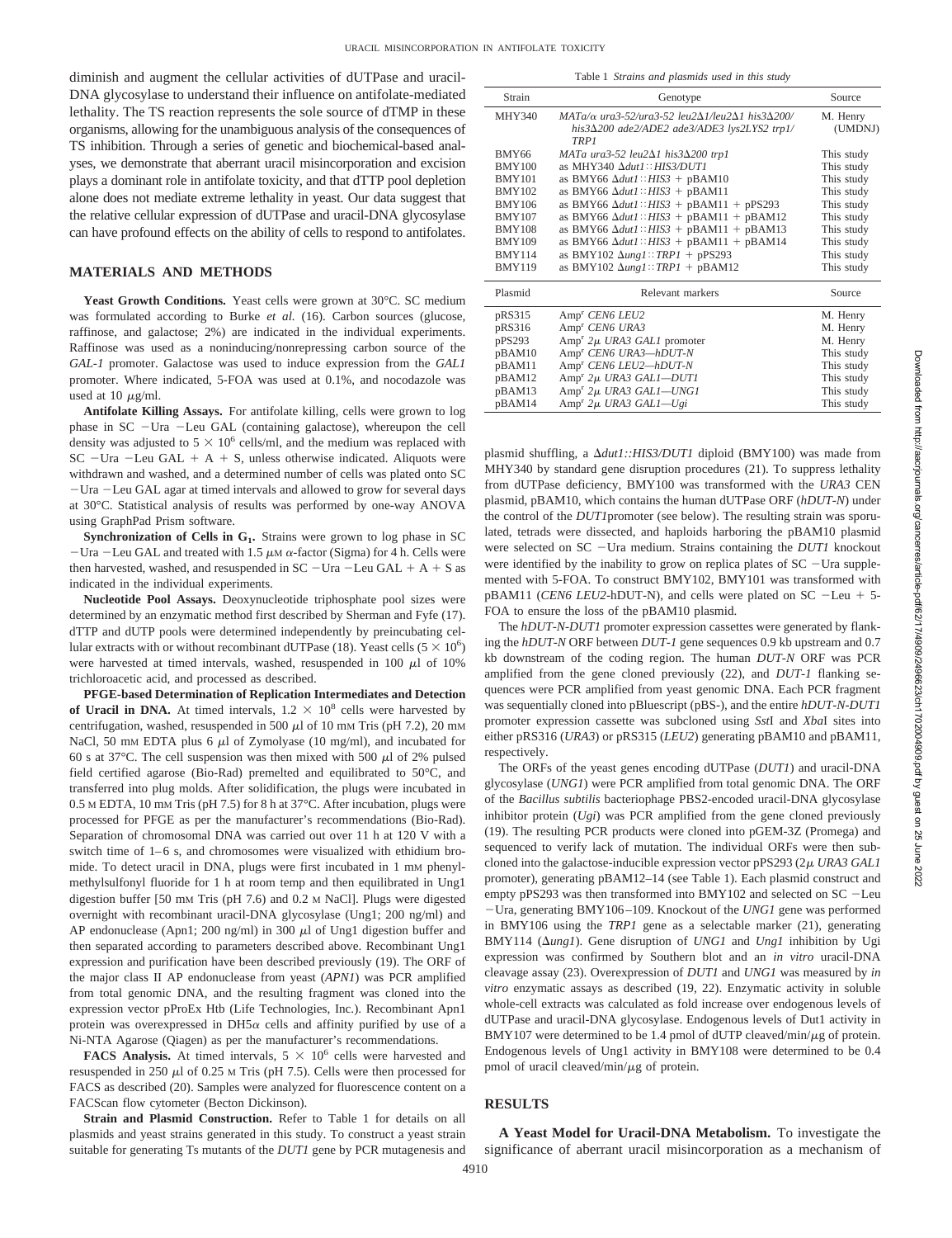thymineless death, we set out to determine the influence of dUTP metabolism and uracil-DNA repair on antifolate treatment in *S. cerevisiae*. Our goal was to generate a series of strains possessing depleted or elevated levels of dUTPase and uracil-DNA glycosylase and to analyze their effect on the biochemical events after treatment with  $A + S$ .

Because dUTPase is an essential gene, it is not possible to analyze the effects of a dUTPase-deficient strain. Therefore, we sought to generate Ts mutants of *DUT-1* to assess the influence of a compromised dUTPase function on toxicity. To generate Ts alleles of *DUT-1*, we attempted PCR-based mutagenesis and plasmid shuffling. To perform this experiment, we constructed a *dut1*null strain, BMY101, which was kept alive by the human dUTPase gene, *hDUT-N,* on a *URA3 CEN* plasmid, pBAM10. Although we were unable to generate Ts alleles of *DUT1* by this approach, we noticed that BMY101 was greatly sensitized to  $A + S$  treatment (3% survival after 8 h) compared with an isogenic control strain, BMY66, that is wild type at the *DUT1* locus (60% survival after 8 h; data not shown)*.* Analysis of dUTPase in these strains by enzymatic assay revealed that BMY101 contains 5-fold less dUTPase activity compared with BMY66, suggesting that the relative level of dUTPase activity can greatly influence antifolate cytotoxicity. We also noted that BMY101 accumulated dUTP pools subsequent to  $A + S$  treatment, whereas BMY66 did not, further implicating uracil-DNA metabolism as a key player in mediating toxicity.

To overexpress dUTPase and uracil-DNA glycosylase, the ORFs of the yeast *DUT1* and *UNG1* genes were cloned into a *URA3* 2 plasmid under the control of the *GAL1* promoter (pPS293), generating pBAM12 and pBAM13, respectively. These plasmids, including empty vector, were then transformed into BMY102 cells (isogenic with BMY101 with *hDUT-N* on a *LEU2 CEN* plasmid, pBAM11), generating BMY106 (p*GAL-empty*), BMY107 (p*GAL-DUT1*), and BMY108 (p*GAL-UNG1*). Expression of dUTPase and uracil-DNA glycosylase was induced by growing cells in galactose  $SC$  -Ura -Leu GAL), and enzyme activity was monitored in total cell extracts as described previously (19, 22). Expression of Dut1 increased 50 fold over the endogenous cellular activity 8 h after galactose induction, whereas Ung1 activity increased 15-fold.

To eliminate uracil-DNA glycosylase activity, two independent approaches were used:

(*a*) We inhibited the cellular Ung1 activity by overexpressing the PBS2 bacteriophage-encoded uracil-DNA glycosylase inhibitor protein, Ugi. This approach has been used successfully to inhibit uracilDNA glycosylase activity in human cells (24). The Ugi ORF was cloned into pPS293, resulting in pBAM14*,* which was subsequently transformed into BMY102, generating BMY109 (p*GAL-Ugi*).

(*b*) We constructed an *ung1* null strain in the BMY106 background, generating BMY114 ( $\Delta ungl$ ). The deletion of uracil-DNA glycosylase in the  $\Delta$ ung1 strain and the inhibition of Ung1 activity by expression of Ugi were confirmed by Southern blot and enzymatic assay (data not shown).

To ensure that the strains described above had similar growth characteristics, cells were grown to log phase in SC -Leu -Ura GAL medium and monitored microscopically during various time periods. All strains exhibited identical doubling times over an 8-h time course (data not shown). Therefore, analysis of antifolate response is not confounded by strain-specific differences in growth properties.

**The Enzymes of Uracil-DNA Metabolism Influence Lethality Induced by Antifolates.** To examine the influence of dUTPase and uracil-DNA glycosylase activities on sensitivity to antifolate treatment, we determined the relative survival curves of the strains described above during various time periods of  $A + S$  treatment under galactose-induced conditions. The survival curves for each strain are presented in Fig. 1. The untreated control strain containing empty vector, BMY106 (p*GAL-empty*), showed no loss of viability over 24 h, as did all of the untreated expression strains tested (data not shown). In contrast,  $A + S$  treatment induced severe lethality in this strain corresponding to 2% survival at 24 h. Overexpression of dUTPase led to a dramatic increase in resistance to antifolates throughout the time course. At 24 h of drug treatment, the survival of BMY107 (p*GAL-DUT1*) was 25-fold greater than its isogenic control strain, BMY106 (p*GAL-empty*). The difference in survival between these two strains provides strong evidence that cell death attributable to  $A + S$  is mediated primarily through a dUTPdependent mechanism.

The strain overexpressing Ung1, BMY108 (p*GAL-UNG1*), exhibits a similar loss of viability as p*GAL-empty* throughout the 24-h time course. However, when *UNG1* is deleted, BMY114 ( $\Delta ungl$ ), or inactivated by Ugi, BMY109 (p*GAL-Ugi*) cells experience a significant protection from lethality  $4-10$  h after  $A + S$  addition when compared with the drug-treated isogenic control strain, p*GAL-empty*  $(P < 0.004$  for each time point). Survival in these strains deteriorates after 12 h of  $A + S$  treatment, where it becomes nearly indistinguishable from p*GAL-empty*. These data suggest that the uracil-DNA repair system plays an important role in mediating cell killing, particularly at early time points. Lethality at later time points in the *ung-* background

Fig. 1. Effects of antifolates on viability. Asynchronous cultures in mid-log phase were treated with 100  $\mu$ g/ml aminopterin plus 5 mg/ml sulfanilamide. At 2-h intervals, aliquots were withdrawn, and the cells were washed and plated on SC -Ura -Leu agar medium to determine viability. Colonies were scored after 2–3 days of incubation at 30 $^{\circ}$ C.  $\Box$ , untreated BMY106 ( $\Delta du1$ ::HIS3 + pBAM11 + pPS293); , reated  $BMY106 \left(\frac{\Delta du}{1:HIS3} + pBAM11 + pPS293\right);$  **A**, BMY107 ( $\Delta du1$ ::  $HIS3 + pBAM11 + pGAL-DUT1$ ;  $\blacktriangledown$ , BMY108 ( $\Delta dut1$ ::*HIS3* +  $pBAM11 + pGAL-UNG1$ ;  $\blacklozenge$ , BMY109 ( $\Delta dut1$ ::*HIS3* + pBAM11 +  $pGAL-Ugi$ ; ●, BMY114 ( $Δdut1::HIS3 Δung1::TRP1 + pPS293$ ).

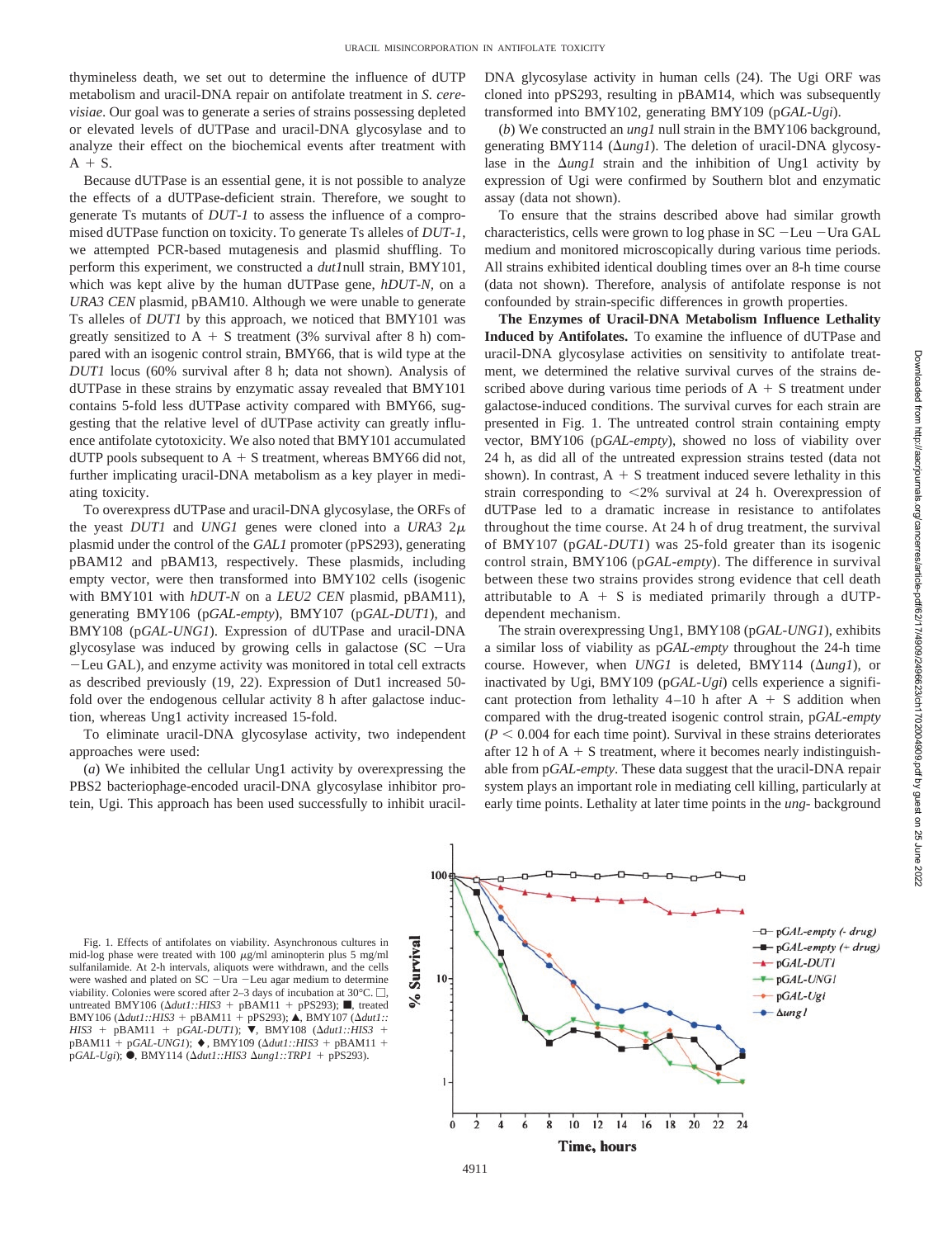

Fig. 2. TTP and dUTP pool analysis of antifolate-treated cells. Nucleotide pools were determined in yeast cells that were either untreated or treated with  $100 \mu g/ml$  aminopterin plus 5 mg/ml sulfanilamide over a 4-h time course. At timed intervals, cells were harvested and washed, and dUTP and dTTP pools were determined by a DNA polymerase-based assay (see "Materials and Methods"). *Bars,* SD. *A,* untreated control, BMY106 ( $\Delta dut1$ :: $HIS3$  + pBAM11 + pPS293). *B*, treated control, BMY106. *C*, untreated BMY107  $(\Delta dut1::HIS3 + pBAM11 + pGAL-DUT1); D$ , treated BMY107. (Results from BMY108, BMY109, and BMY114 resemble those from the control strain, BMY106, and are not shown.)

may be attributed to the detrimental effects of stable uracil misincorporation into DNA. Overexpression of *UNG1* does not result in greater lethality, suggesting that this enzyme is already expressed at saturating concentrations in terms of mediating DNA damage. To determine the mechanistic basis for the observed viability profiles, we performed subsequent biochemical analysis of the metabolic endpoints of the uracil-DNA pathway.

**Elevated Expression of dUTPase Abrogates dUTP Pool Expansion in the Presence of Antifolates.** The model of uracil-mediated cytotoxicity suggests that when dTMP synthesis is inhibited by antifolates, dTTP pools are depleted, dUMP pools accumulate, and dUMP is converted to dUTP by mono- and diphosphate kinases. If dUTPase is overwhelmed, dUTP pools may accumulate and be used by DNA polymerases in place of dTTP. To evaluate the significance of dUTP pool accumulation on antifolate toxicity, we measured dTTP and dUTP pool levels in our yeast strains.

Nucleotide pools were determined from yeast extracts over a 4-h time course. Results from experiments performed on BMY106 (p*GAL-empty*) and BMY107 (p*GAL-DUT1*) are presented in Fig. 2. Untreated cells from both strains contained dTTP levels ranging from 0.7 to 1.2 pmol/1  $\times$  10<sup>6</sup> cells, whereas dUTP was virtually undetectable by this assay (Fig. 2, *A* and *C*). Cells treated with antifolates demonstrate a rapid decline in dTTP levels in both strains within 1 h, falling to  $\leq 0.1$  pmol/1  $\times$  10<sup>6</sup> cells (Fig. 2, *B* and *D*). In p*GAL-empty*, dUTP levels accumulate to 3.3  $\pm$  0.12 pmol/1  $\times$  10<sup>6</sup> cells within 4 h (Fig.  $2B$ ). This represents  $>33:1$  increase in the dUTP:dTTP ratio after 4 h of antifolate treatment. In contrast, when dUTPase was overexpressed in this system (p*GAL-DUT1*), both dTTP and dUTP were undetectable in our assay ( $\leq 0.1$  pmol/1  $\times$  10<sup>6</sup> cells) within 3 h (Fig. 2*D*). These data demonstrate that dUTPase overexpression effectively suppresses dUTP pool expansion and confirm that severe antifolate toxicity correlates with dUTP status in the cell. Nucleotide pools determined for BMY108, BMY109, and BMY114 were essentially identical to the results obtained from the control strain, BMY106 (data not shown).

**dUTPase and Uracil-DNA Glycosylase Activities Influence Checkpoint Response to Antifolates.** To investigate cell cycle responses to the modulation of nucleotide pools and uracil-DNA repair status in antifolate-treated cells, we monitored progression through the cell cycle using FACS. Analysis was performed over a 6-h time course of antifolate treatment, and results of these experiments are presented in Fig. 3. Subsequent to drug treatment, the p*GAL-empty*, p*GAL-DUT1*, and p*GAL-UNG1* strains exhibit an early S-phase arrest, as indicated by a near 1C content of DNA. This early S-phase checkpoint in p*GAL-empty* and p*GAL-UNG1* is likely induced by DNA strand breaks, resulting from iterative cycles of uracil-base excision repair. Consistent with this hypothesis, yeast cells undergoing thymineless death demonstrate a decrease in the molecular weight of nuclear DNA, indicating the accumulation of DNA strand breaks (25). The early S-phase checkpoint initiated in the p*GAL-DUT1* strain may be attributed to stalled replication complexes caused by a lack of thymidine equivalent (dTTP or dUTP) available for DNA replication (see Fig. 2*D*). In contrast, the  $pGAL-Ugi$  and  $\Delta ungl$  strains treated with antifolates both progress through S-phase and arrest in  $G_2$ -M as indicated by a 2C content of DNA. These data suggest that inactivation of Ung1 activity eliminates the antifolate-induced DNA damage that signals the early S-phase checkpoint, allowing cells to stably incorporate uracil into their DNA and complete replication. The unexpected  $G_2$ -M arrest observed in these cells may represent a novel signaling mechanism whereby the checkpoint is initiated by the occurrence of stably substituted uracil in DNA.

When dUTPase is overexpressed in the  $\Delta$ *ung1* background ( $\Delta$ *ung1*/ p*GAL-DUT1*), cells arrest in early S-phase, identical to the *pGAL-DUT1* strain that contains wild-type levels of Ung1 (Fig. 3*F*). This result demonstrates that the early S-phase arrest is not attributable to low-level dUTP incorporation and Ung1-mediated misrepair and likely results from the combined effects of dTTP and dUTP pool depletion. Also of note is the observation that all of these strains



Fig. 3. Distinct cell cycle checkpoints are initiated by aberrant uracil-DNA metabolism. To determine cell cycle status upon antifolate treatment, yeast strains were analyzed for DNA content by FACS. Cells in the logarithmic phase were treated with  $A + S$ , harvested at various time points, and processed for FACS analysis. *A,* BMY106 (*dut1::*  $HIS3 + pBAM11 + pPS293$ . *B,* BMY107 ( $\Delta dut1$ :: $HIS3 + pBAM11 + pGAL-DUT1$ ). *C,* BMY108 (*dut1::HIS3* pBAM11 p*GAL-UNG1*). *D,* BMY109 (*dut1:: HIS3* pBAM11 p*GAL-Ugi*). *E,* BMY114 (*dut1::HIS3 ung1::TRP1* pPS293). *F,* BMY119 ( $\Delta dut1$ ::HIS3  $\Delta ung1$ ::TRP1 + pGAL-DUT1).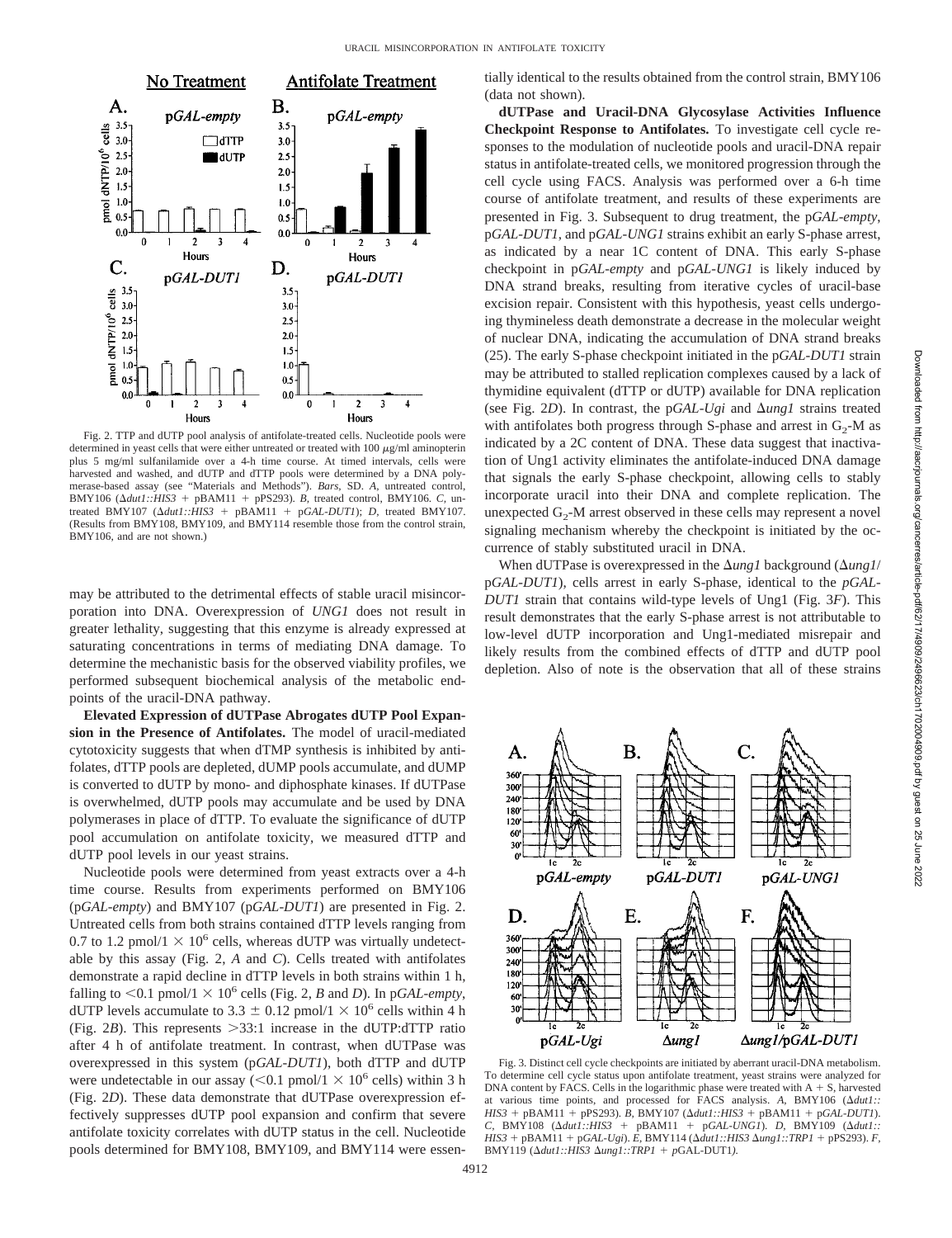

Fig. 4. Detection of replication intermediates and uracil misincorporation into DNA by PFGE. Cells in mid-log phase were treated with A + S, and  $1.2 \times 10^8$  cells/ml plug were withdrawn at 0, 2, 4, and 6 h. Samples were processed for PFGE, and plugs were left untreated or subsequently digested with excess recombinant uracil-DNA glycosylase (Ung1) and apurinic/apyrimidinic endonuclease (Apn1). Treatment with Ung1/Apn1 results in the specific cleavage of DNA at uracil residues. DNA containing significant amounts of uracil is degraded, as indicated by a loss of chromosomal DNA on the gel.  $-/+$ , DNA-agarose plugs were either untreated or treated with Ung1 and Apn1. The pulsed field switch times during the electrophoresis process were altered so that all of the yeast chromosomes run together and appear as a single band on ethidium bromide stained agarose gels. *A,* BMY106 (*dut1::HIS3* pBAM11 pPS293). *B,* BMY107 (*dut1:: HIS3* + pBAM11 + p*GAL-DUT1*). *C*, BMY108 ( $\Delta dut1$ ::*HIS3* + pBAM11 + p*GAL-UNG1*). *D*, BMY109 ( $\Delta dut1$ ::*HIS3* + pBAM11 + p*GAL-Ugi*). *E*, BMY114 *UNG1*). *D,* BMY109 (*dut1::HIS3* pBAM11 p*GAL-Ugi*). *E,* BMY114 (*dut1::HIS3 ung1::TRP1* pPS293).

displayed a dumbbell-shaped terminal morphology after antifolate treatment.

**Antifolate Treatment Induces Uracil Misincorporation and the Formation of Replication Intermediates.** Because FACS analysis only measures bulk DNA content, we wanted to examine chromosome structure and uracil content in antifolate-treated strains. We used PFGE as an experimental approach to examine the accumulation of persistent replication intermediates that may result from antifolate treatment. Using PFGE, replication intermediates (stalled or abandoned replication forks) can be detected by the migration patterns of chromosomal DNA on an agarose gel. Incompletely replicated chromosomes containing persistent replication intermediates fail to enter a pulsed-field gel because of the presence of open forks and replication bubbles that impede migration (26). We have modified this technique to detect the presence of uracil in DNA, where DNA plugs are predigested with recombinant Ung1 and apurinic/apyrimidinic endonuclease (Apn1) and then run on pulsed field gels. Uracil-containing DNA is differentiated from normal DNA by its sensitivity to degradation upon digestion with these enzymes. Results of these experiments are show in Fig. 4.

Antifolate treatment results in a time-dependent decrease in migrating DNA in the p*GAL-empty*, p*GAL-DUT1*, and p*GAL-UNG1* strains, indicating the formation of abnormal chromosomal structures or replication intermediates. All of these strains exhibit no detectable uracil in their residual migrating DNA, as evidenced by a lack of DNA degradation upon Ung1/Apn1 treatment. It is important to note, however, that this analysis does not rule out the possibility that the nonmigrating DNA may contain some uracil residues that are not detectable by this assay. Together, these data suggest that both uracil misincorporation followed by Ung1-mediated repair and the lack of a thymidine equivalent for replication (dTTP and dUTP) attributable to dUTPase overexpression lead to the formation of replication intermediates. These two mechanisms of generating abnormal DNA structure both induce an early S-phase checkpoint arrest; however, they have profoundly different outcomes in terms of survival.

In contrast, the p*GAL-Ugi* and  $\Delta ungl$  strains appear to retain DNA of normal structure, as evidenced by the migration pattern of chromosomal DNA into the gel throughout the time course (Fig. 4, *D* and *E*). Additionally, these strains undergo a time-dependent, stable misincorporation of uracil into their DNA as demonstrated by the degradation induced by Ung1/Apn1 treatment. These data establish that, in the absence of Ung1 activity, uracil replaces thymidine during DNA synthesis in antifolate-treated cells. Uracil substitution allows for the completion of DNA replication, as shown by FACS, generating DNA of normal structure.

**dUTPase-induced Resistance to Antifolates Results from Increased Recovery from Replicational Stress.** Recovery from antifolate-induced checkpoint arrest varied greatly between the yeast strains tested in this study, as evidenced by dramatically different survival curves (Fig. 1). To determine whether lethality resulting from antifolate treatment is related to the ability to recover from persistent replication intermediates, we analyzed chromosomal structure by PFGE after drug was withdrawn. For these experiments, cells were treated with  $\alpha$ -factor to synchronize cells in  $G_1$  for a more uniform response to drug. Cells were then released from  $\alpha$ -factor into medium containing  $A + S$  for 2 h and transferred into fresh medium lacking antifolates for recovery. We also added nocodozole to the recovery medium to block cells in  $G_2$ , thereby limiting our analysis of DNA recovery to a single round of replication. Cells were collected at timed intervals throughout the experiment and were analyzed for the presence of replication intermediates. Results of these experiments are presented in Fig. 5. Upon drug treatment, a time-dependent increase in replication intermediates was observed in the p*GAL-empty*, p*GAL-DUT1*, and p*GAL-UNG1* strains (Fig. 5*A*). When released from drug, the p*GAL-DUT1* strain is able to complete synthesis of DNA with normal structure, as indicated by the reappearance of intact, migrating DNA. However, the p*GAL-empty* and p*GAL-UNG1* strains fail to complete synthesis of DNA with normal structure after drug withdraw. These data suggest that aberrant uracil-DNA repair induced by antifolates leads to defective chromosomal structures (resulting from single- and double-strand breaks) that are nonrecoverable and result in lethality. Inhibition of uracil-DNA repair (p*GAL-Ugi*) allows cells to traverse through replication with uracil-substituted DNA of normal structure. Results obtained from the  $\Delta ungl$  strain are identical to p*GAL-Ugi* and are not shown. Fig. 5*B* shows the quantitation of chromosomal DNA from Fig. 5*A*.

### **DISCUSSION**

**dUTP Pool Accumulation Is Required for Extreme Toxicity during Thymineless Conditions.** Evidence supporting dUTP accumulation and uracil misincorporation as a mechanism of thymineless toxicity has been reported in a number of model systems; however, it is still unclear to what extent this pathway contributes to lethality (3). Elevated dUTP levels have been detected in human cell lines treated with inhibitors of thymidylate metabolism; however, some cell lines tested were not able to accumulate dUTP, yet were still sensitive to TS inhibition. It has been proposed that imbalance of other nucleotides (*i.e.,* elevated levels of dATP) may contribute to cell killing by these drugs (8).

Our experiments in *S. cerevisiae* demonstrate that although all strains examined experience dTTP pool depletion during antifolate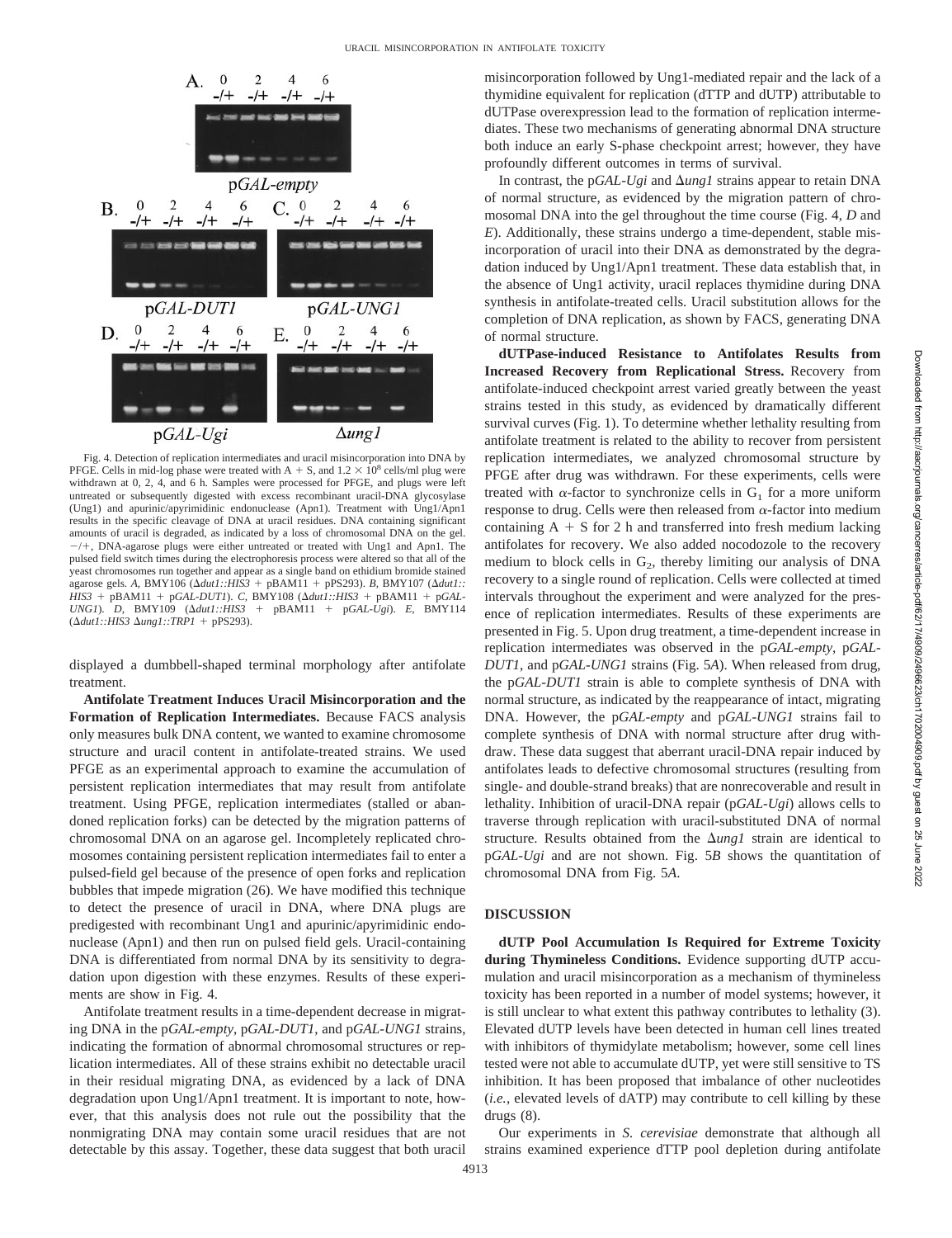

Fig. 5. Differences in the ability to recover from DNA replicational stress after transient antifolate treatment. Cells were treated with  $1.5 \text{ mm}$   $\alpha$ -factor for 4 h to synchronize cells in G<sub>1</sub> phase. Cells were then washed and transferred to fresh medium containing  $A + S$  and incubated for 2 h. Cells were then released from antifolates and transferred to fresh medium containing 10  $\mu$ g/ml nocodazole. At timed intervals, cells were harvested and washed, and a determined number of cells were analyzed by PFGE. *A,* CHEF gel of chromosomes from strains transiently treated with antifolates; BMY106 (*dut1::*  $HIS3 + pBAM11 + pPS293$ ,  $BMY107 (\Delta du1::HIS3 + pBAM11 + pGAL-DUT1)$ ,  $\text{BMY108}$  ( $\Delta \text{d} \text{u} \text{t} \text{1}$ :: $\text{HIS3}$  +  $\text{pBAM11}$  +  $\text{pGAL-UNGI}$ ), and  $\text{BMY109}$  ( $\Delta \text{d} \text{u} \text{t} \text{1}$ ::  $HIS3$  + pBAM11 + p*GAL-Ugi*). The headings over the lanes indicate at which time points that antifolates were present (*shaded headings, Drug*) or when the drug had been washed out (*open headings, Release*). *B,* quantitation of replicated chromosomes from: ■, BMY106 ( $\Delta dutl::HIS3$  + pBAM11 + pPS293); ▲, BMY107 ( $\Delta dutl::$  $HIS3 + pBAM11 + pGAL-DUT1$ ;  $\bullet$ , BMY108 ( $\Delta dut1$ ::*HIS3* + pBAM11 + p*GAL*-*UNG1*); and  $\bigcirc$ , BMY109 ( $\Delta \frac{du}{1:HSS}$  + pBAM11 + p*GAL-Ugi*). Quantitation of the chromosomal DNA was determined by Eagle Eye software (Stratagene).

treatment, only those that accumulate dUTP undergo severe cytotoxicity. In addition, the ability to accumulate dUTP pools is directly related to dUTPase activity levels within the cell. Cells with diminished dUTPase activity are highly sensitive to antifolate treatment, whereas overexpression of dUTPase greatly reduces sensitivity to treatment. Despite the involvement of uracil misincorporation in thymineless death, this mechanism does not account for all lethality observed in antifolate-treated cells. Even when dUTP pools do not accumulate, a significant loss of viability is observed (30% cell kill observed after 6 h of continuous exposure in the p*GAL-DUT1* strain; see Fig. 1). The mechanism of this limited, dUTP-independent toxicity is unclear; however, it may be related to the consequences of global nucleotide imbalance or prolonged checkpoint arrest.

**Cellular Responses to Uracil Misincorporation.** Previous investigations have noted perturbations in the cell cycle in response to inhibition of thymidylate biosynthesis (27). Our experiments show that antifolate treatment can elicit three distinct cellular responses that are directly related to dUTP status and a functional uracil-DNA repair system. When dTTP pools are depleted and dUTP pools accumulate, leading to uracil misincorporation into DNA, yeast cells are most sensitive to antifolate treatment. The immediate consequences of uracil misincorporation and detrimental repair are early S-phase arrest and formation of persistent replication intermediates. The early Sphase arrest and lethality in this case are associated with DNA damage induced by uracil-DNA repair. *ung1* deletion mutants bypass this checkpoint and complete replication with stably misincorporated uracil, providing both genetic and biochemical evidence supporting a repair-dependent mechanism. Our experiments suggest that, despite checkpoint arrest to allow for repair of damaged DNA, lethality coincides with the inability to recover from *UNG1*-initiated catastrophic damage.

Cells that do not accumulate dUTP pools during antifolate exposure demonstrate remarkable resistance to cytotoxicity. This suggests that accumulation of dUTP is the central determinant of lethality, and although required, dTTP depletion is not sufficient to mediate extreme toxicity. The accumulation of dUTP pools is dependent on several factors; however, the central regulator is likely to be dUTPase. Indeed, lowering dUTPase activity 5-fold below endogenous levels in BMY66 greatly sensitized this strain to antifolate-induced cytotoxicity. It is also likely that enzymes contributing to dUMP pool expansion or efflux during the dTTP-depleted state also determine the ultimate capacity of cells to expand dUTP pools. Despite the mechanisms involved, if dUTPase levels are sufficient to combat dUTP pool expansion during antifolate exposure, the cell is starved for a thymidine equivalent (dTTP and dUTP) for replication and responds by arresting in early S-phase. Our experiments suggest that cell cycle arrest under these conditions is likely attributable to nucleotide depletion or imbalance. *ung1* deletion mutants also arrest in early S-phase when dUTP pools are suppressed by dUTPase overexpression, suggesting a uracil repair-independent mechanism of checkpoint activation (Fig. 3*F*). In sharp contrast to cells that experience detrimental uracil misincorporation/repair, those that do not accumulate dUTP are able to recover from the early S-phase arrest when drug is withdrawn. These cells demonstrate the ability to complete DNA synthesis, producing chromosomes of normal structure. This suggests that enhanced survival observed in cells that do not accumulate dUTP is related to the ability to effectively recover from replicational stress.

The effect of inactivating uracil-DNA repair during antifolate treatment was dramatic, not only in terms of lethality, but also in a distinct checkpoint response. Deletion or inhibition of the *UNG1* gene product led to short-term enhancement of viability after antifolate exposure. These cells were able to complete DNA replication using uracil in place of thymidine. Upon the completion of replication, these cells arrested in  $G_2$ -M and exhibited toxicity at later time points. The mechanism that leads to checkpoint arrest is unclear. It is possible that stably incorporated uracil residues in DNA may be signaling the checkpoint. Uracil-containing DNA has an inherently different stacking structure than normal DNA (28), and it has been also reported that transcription factors are unable to bind to their target sequences if uracil is present (29). Alternatively, it is possible that other promiscuous repair activities acting on uracil residues could be initiating low-level DNA damage that induces the  $G<sub>2</sub>$ -M arrest. Further clarification of this issue awaits future studies using both DNA repair and cell cycle checkpoint mutants.

**The Role of Uracil-DNA Metabolism in Therapeutics.** Thymidylate metabolism is an important target for widely used chemotherapeutic agents used to treat many types of cancer in addition to some forms of arthritis and bacterial and fungal infections. Although this pathway has been targeted for many years, the mechanisms of drug action resulting in toxicity are still unclear. Studies implicating uracil misincorporation in cancer cell lines subsequent to TS inhibition suggest that this mechanism may have an important role in early